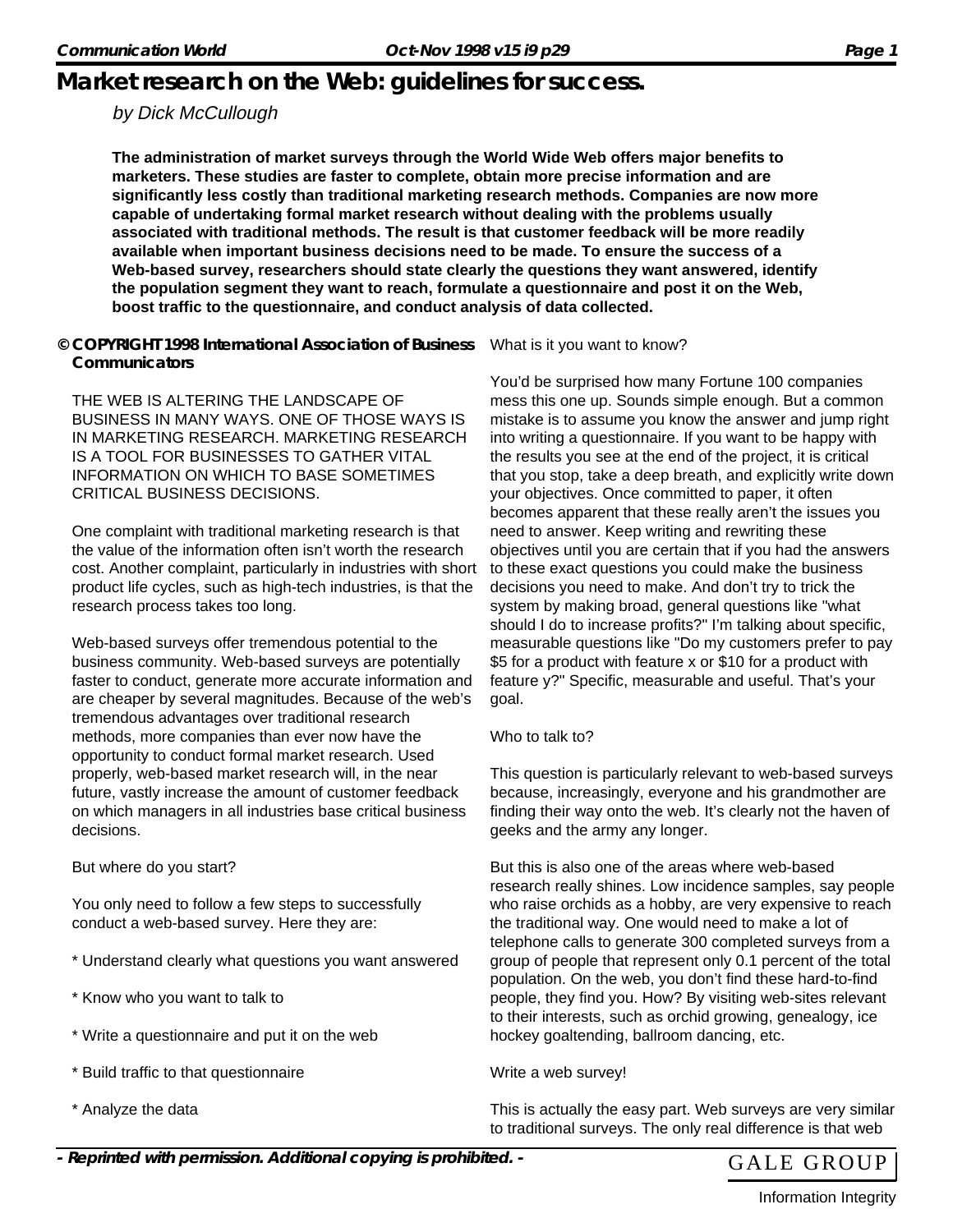# **Market research on the Web: guidelines for success.**

surveys have substantially more flexibility and control. For example, I can program my web survey to check your answers to make certain they fall in given ranges (no 10,000-pound respondents, for example). I also can display color photography or video clips anywhere inside the survey. But for simple surveys, think of web surveys the same way you would traditional surveys. Once you know what it is you want to learn and whom you want to talk to, if you just don't think too much, you will quite naturally write a decent survey. I do have a few helpful hints, however:

\* KISS (Keep it simple, stupid!) My best advice for any survey, but especially for web-based surveys, is don't try to do too much. Be as simple and straightforward as possible. Certain issues resist this philosophy rather well, e.g., pricing, new product configuration, brand imagery, etc. For issues that advanced, you will need to employ techniques that go beyond KISS. But for most issues, simple is definitely better.

\* Don't ask what they can't answer. This is the flip side of the KISS coin. There are some questions that you may want to ask that your customers simply don't consciously know the answers to or that they may be unwilling to answer truthfully. I have seen numerous examples of "Did this ad make you buy more of the client's products?" This is a really stupid question. It's a good research objective, but a really stupid survey question. Why? Because most of the time, the customer doesn't know the true answer. Advertising works subconsciously and long-term. It's like asking, "Did your toilet training experiences as a child affect your sex life as an adult?" You can ask the question. You may want to know the answer. And, unfortunately, you will get an answer (respondents will give you an answer to any question, no matter how stupid). But it won't be the truth.

\* Don't sell. The other big mistake is writing leading questions. If the respondent can figure out what you want the answer to be, he or she is most likely to give you that answer. So if they know who the client is, the client will get higher scores. Use neutral language. If you need to describe a product to gauge interest, be as boring as you can (for some of us, this part is really easy!).

#### And put it on the web?

Sorry, but I don't do windows (no pun intended) and l don't write html, Java, Perl and whatever else they're using now. And neither should you. When you get this far, you'll just have to give your survey to a cgi programmer who has some experience with this sort of thing. He or she can put your masterpiece on the web in less than an hour. Since I've got several of these types hanging around my office,

pretending to work, I've noticed they all tend to be way too young. When I was a kid we talked about straight sixes, overhead cams, and Venturi ports. Now, there are kids in my daughter's grammar school putting up their own web pages! (How did I get old so fast?)

If you build it, will they come?

Now you've got to get someone to fill out this brilliant piece of work. One of the problems of the "old" way was you had to get just the right people to fill out your survey because you paid for each survey piecemeal. Another advantage of the web - surveys are free! It doesn't cost you a penny extra, once a survey is up, to let everyone in the universe fill it out if they want to. Just be sure you have the right questions in your survey so you can screen out everybody whose opinion you do not want.

So you can't have too many people filling it out. But you can have too few. Here are a few ways to get traffic to your web survey:

- \* Banner ads on web sites
- \* E-mail invitation
- \* Telephone invitation
- \* E-mail panels

My favorite approach is banner ads on web sites. By this, I mean placing a banner ad on a web site where your customers are likely to be. This ad invites them (and sometimes offers them incentives) to jump to your survey by clicking on the ad. This is a good way to get people with specific interests. We have done this for video game players and genealogy buffs, for example.

You also can buy e-mail lists just like you buy mailing lists. The bad news is many people get much more upset when they get junk e-mail than when they get junk mail. And often, unsolicited surveys are considered junk e-mail. But if you have an e-mail list from some other source, say from registration or warranty cards, and you identify where you got their e-mail address up front in your invitation, respondents tend to respond very well. We typically get 15 to 25 percent response rates from these types of e-mail invitations with virtually no spamming complaints.

You also can call people up, ask them if they have web access and invite them to your survey. This often works great, too, but costs some money. However, it's still cheaper than the "old" way.

Finally, some companies are developing e-mail panels,



Information Integrity